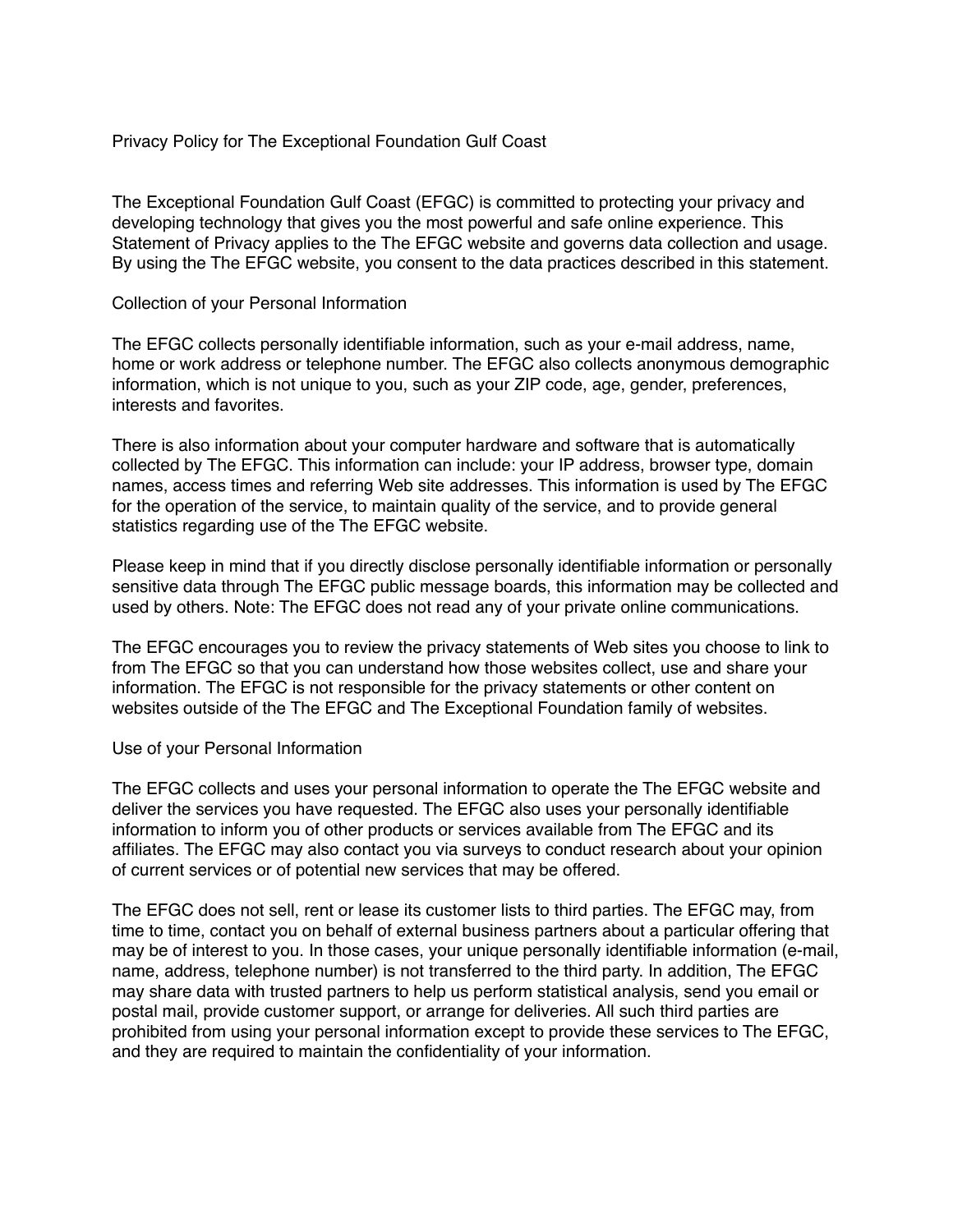The EFGC does not use or disclose sensitive personal information, such as race, religion, or political affiliations, without your explicit consent.

The EFGC keeps track of the Web sites and pages our customers visit within The EFGC, in order to determine what The EFGC services are the most popular. This data is used to deliver customized content and advertising within The EFGC to customers whose behavior indicates that they are interested in a particular subject area.

The EFGC websites will disclose your personal information, without notice, only if required to do so by law or in the good faith belief that such action is necessary to: (a) conform to the edicts of the law or comply with legal process served on The EFGC or the site; (b) protect and defend the rights or property of The EFGC; and, (c) act under exigent circumstances to protect the personal safety of users of The EFGC, or the public.

#### Use of Cookies

The The EFGC website use "cookies" to help you personalize your online experience. A cookie is a text file that is placed on your hard disk by a Web page server. Cookies cannot be used to run programs or deliver viruses to your computer. Cookies are uniquely assigned to you, and can only be read by a web server in the domain that issued the cookie to you.

One of the primary purposes of cookies is to provide a convenience feature to save you time. The purpose of a cookie is to tell the Web server that you have returned to a specific page. For example, if you personalize The EFGC pages, or register with The EFGC site or services, a cookie helps The EFGC to recall your specific information on subsequent visits. This simplifies the process of recording your personal information, such as billing addresses, shipping addresses, and so on. When you return to the same The EFGC website, the information you previously provided can be retrieved, so you can easily use the The EFGC features that you customized.

You have the ability to accept or decline cookies. Most Web browsers automatically accept cookies, but you can usually modify your browser setting to decline cookies if you prefer. If you choose to decline cookies, you may not be able to fully experience the interactive features of the The EFGC services or websites you visit.

#### Security of your Personal Information

The EFGC secures your personal information from unauthorized access, use or disclosure. The EFGC secures the personally identifiable information you provide on computer servers in a controlled, secure environment, protected from unauthorized access, use or disclosure. When personal information (such as a credit card number) is transmitted to other websites, it is protected through the use of encryption, such as the Secure Socket Layer (SSL) protocol.

#### Changes to this Statement

The EFGC will occasionally update this Statement of Privacy to reflect company and customer feedback. The EFGC encourages you to periodically review this Statement to be informed of how The EFGC is protecting your information.